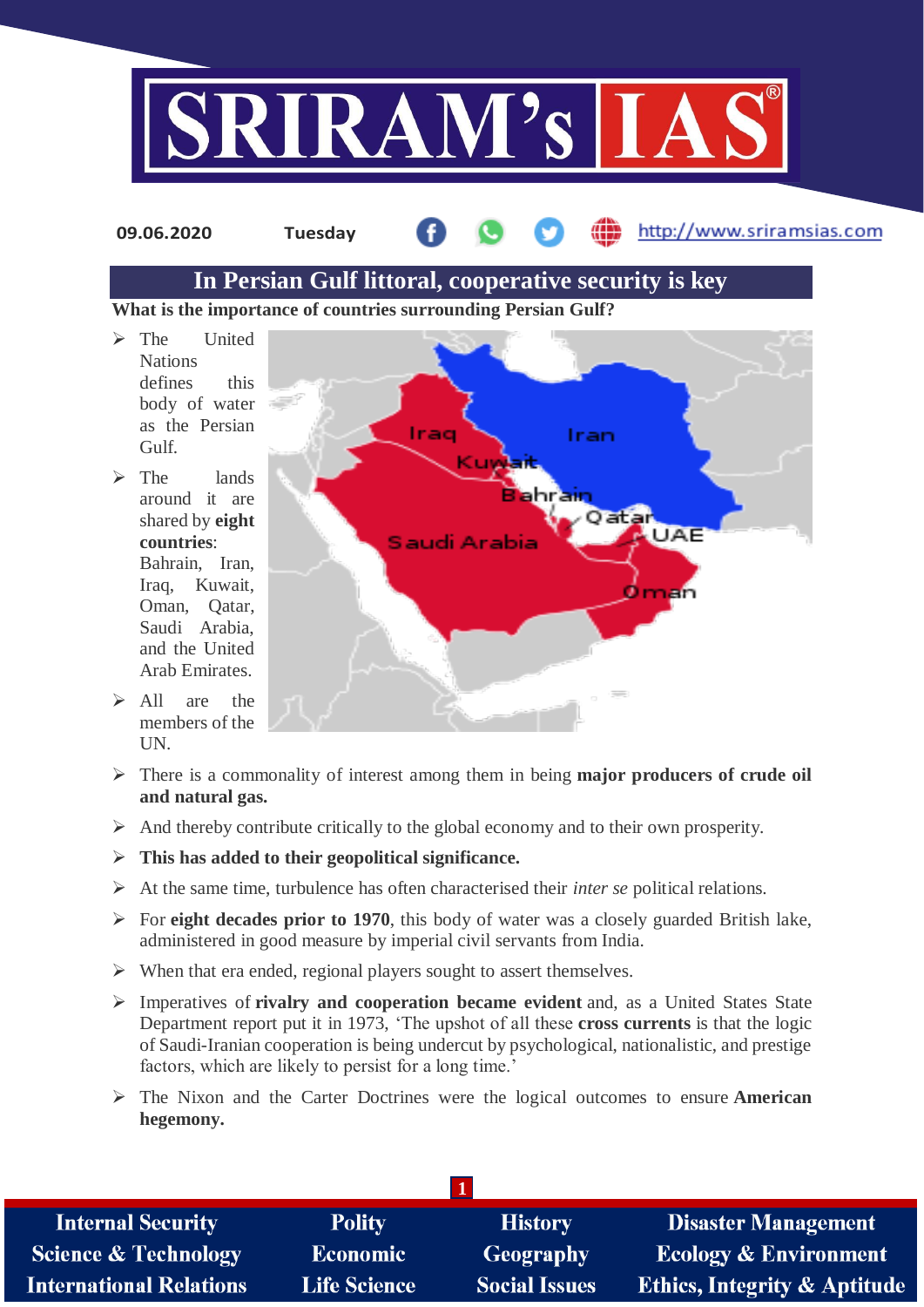

- http://www.sriramsias.com **09.06.2020 Tuesday**
- An early effort for **collective security**, attempted in a conference in Muscat in 1975, was thwarted by Baathist Iraq.
- The **Iranian Revolution** put an end to the Twin Pillar approach and disturbed the strategic balance.
- The Iraq-Iran War enhanced U.S. interests and role.
- $\triangleright$  Many moons and much bloodshed later, it was left to the Security Council through Resolution 598 (1987) to explore **'measures to enhance the security and stability in the region'.**

### **Gulf regional security framework:**

- $\triangleright$  Any framework for stability and security thus needs to answer a set of questions:
- $\triangleright$  Security for whom, by whom, against whom, for what purpose?
- $\triangleright$  Is the requirement in local, regional or global terms?
- $\triangleright$  Does it require an extra-regional agency?
- Given the historical context, one recalls a Saudi scholar's remark in the 1990s that 'Gulf regional security **was an external issue** long before it **was an issue among the Gulf States themselves.**'

#### **What should be the ingredients of a regional security framework?**

- $\triangleright$  The essential ingredients of such a framework would thus be to ensure: 1) conditions of **peace and stability** in individual littoral states; 2) **freedom to all states of the Gulf littoral** to exploit their hydrocarbon and other natural resources and export them; 3) freedom of commercial shipping in international waters of the Persian Gulf 4)freedom of access to, and outlet from, Gulf waters through the Strait of Hormuz; 5) prevention of conflict that may impinge on the freedom of trade and shipping and 6)prevention of emergence of conditions that may impinge on any of these considerations.
- Could such a framework be **self-sustaining or require external guarantees for its operational success?**
- $\triangleright$  If the latter, what should its parameters be?

#### **Misunderstanding the role great powers can play:**

- $\triangleright$  Statesmen often confuse great power with total power and great responsibility with total responsibility.
- $\triangleright$  The war in Iraq and its aftermath testify to it.
- The U.S. effort to 'contain' the Iranian revolutionary forces, supplemented by the effort of the Arab states of the littoral (except Iraq) GCC initially met with success in some functional fields and a lack of it in its wider objectives.

| <b>Internal Security</b>        | <b>Polity</b>       | <b>History</b>       | <b>Disaster Management</b>              |
|---------------------------------|---------------------|----------------------|-----------------------------------------|
| <b>Science &amp; Technology</b> | <b>Economic</b>     | Geography            | <b>Ecology &amp; Environment</b>        |
| <b>International Relations</b>  | <b>Life Science</b> | <b>Social Issues</b> | <b>Ethics, Integrity &amp; Aptitude</b> |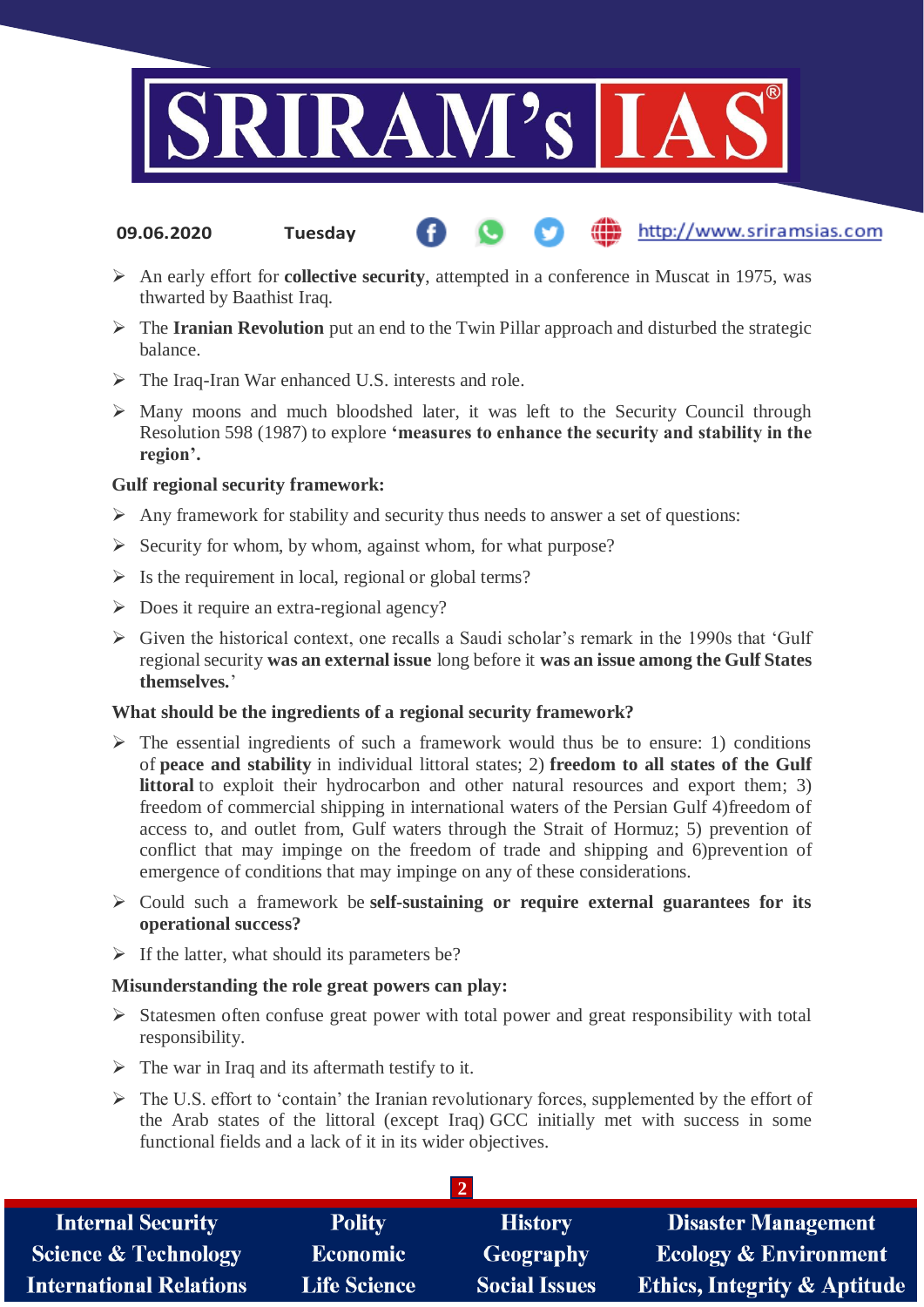

#### http://www.sriramsias.com **09.06.2020 Tuesday**

### **The nature of US-Iran relations:**

- $\triangleright$  In the meantime, geopolitical factors and conflicts elsewhere in the West Asian region Yemen, Syria, Libya — aggravated global and regional relationships.
- And it hampered a *modus vivendi* in U.S.-Iran relations that was to be premised on the multilateral agreement on Iran's nuclear programme agreed to by western powers and the Obama Administration.
- $\triangleright$  But it was disowned by U.S. President Donald Trump whose strident policies have taken the region to the brink of armed conflict.

#### **Perception of declining U.S. commitment to sub-regional security:**

- $\triangleright$  Perceptions of declining U.S. commitment to sub-regional security have been articulated in recent months amid hints of changing priorities.
- $\triangleright$  This is reported to have caused disquiet in some, perhaps all, members of the GCC, the hub of **whose security concern remains pivoted on an Iranian threat** (political and ideological rather than territorial).
- And American insurance to deter it based on a **convergence of interests** in which **oil, trade, arms purchases, etc have a role** along with wider U.S. regional and global determinants.
- It is evident that a common **GCC threat perception has not evolved over time.**
- It has been hampered by the emergence of **conflicting** tactical and strategic interests and subjective considerations.
- The **current divisions within the organisation** are therefore here to stay.
- $\triangleright$  These have been aggravated by 1) the global economic crisis, 2) the immediate and longer term impact of COVID-19 on regional economies, 3) the problems in the **Organization of the Petroleum Exporting Countries (OPEC)**, 4) and the decline in oil prices.

#### **What are the emerging trends in the region?**

One credible assessment suggests that in the emerging shape of the region.

- 1) Saudi Arabia is a fading power.
- 2) UAE, Qatar and Iran are emerging as the new regional leaders.
- 3) Oman and Iraq will have to struggle to retain their sovereign identities.
- 4) The GCC is effectively ended, and **OPEC is becoming irrelevant** as oil policy moves to a tripartite global condominium.
- $\triangleright$  None of this will necessarily happen overnight and external intervention could interfere in unexpected ways.

| <b>Internal Security</b>        | <b>Polity</b>       | <b>History</b>       | <b>Disaster Management</b>              |
|---------------------------------|---------------------|----------------------|-----------------------------------------|
| <b>Science &amp; Technology</b> | <b>Economic</b>     | <b>Geography</b>     | <b>Ecology &amp; Environment</b>        |
| <b>International Relations</b>  | <b>Life Science</b> | <b>Social Issues</b> | <b>Ethics, Integrity &amp; Aptitude</b> |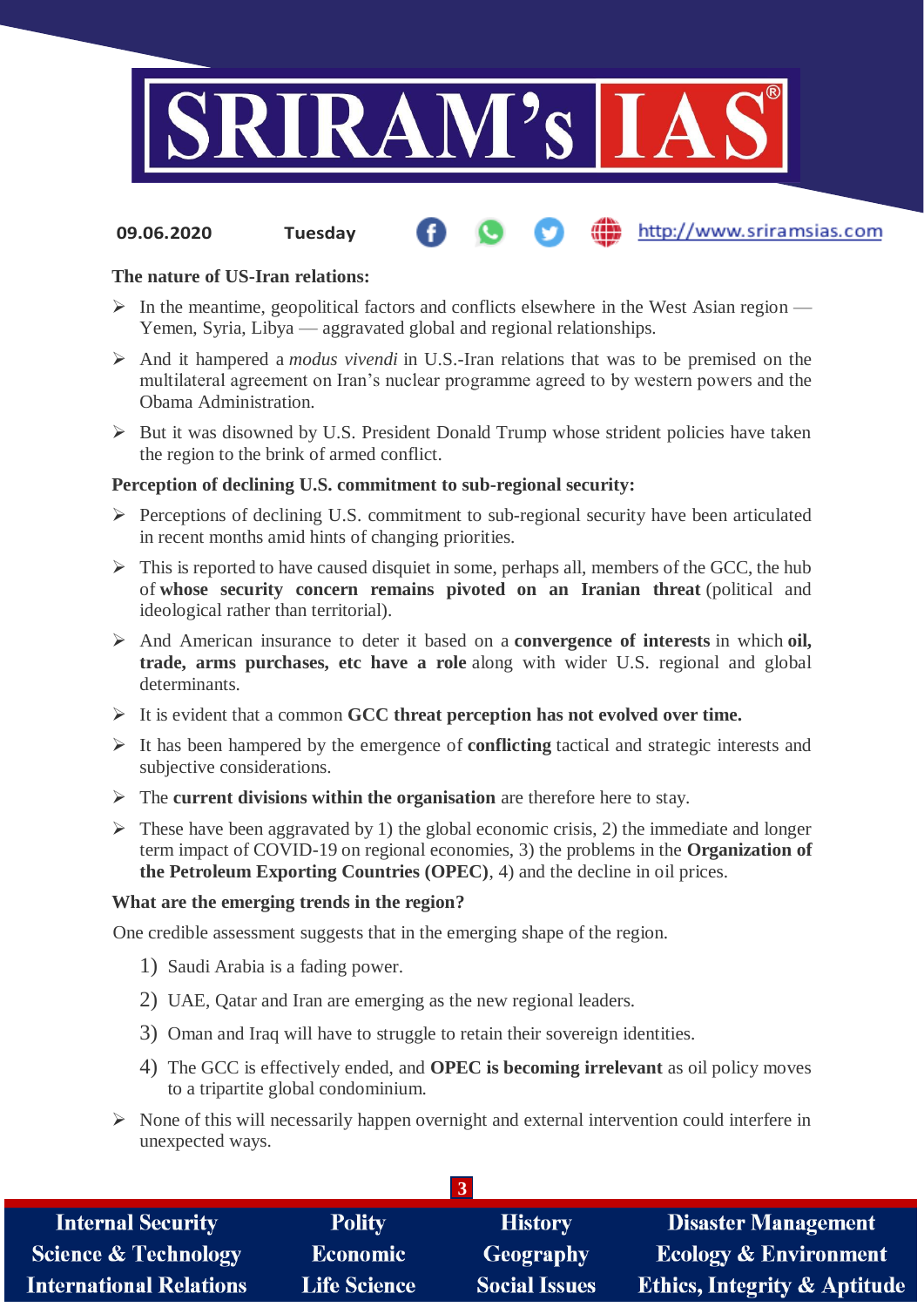

- http://www.sriramsias.com **09.06.2020 Tuesday**
- $\triangleright$  But it is fair to say that the Persian Gulf as we have known for at least three generations is in the **midst of a fundamental transformation**.

#### **Relations between Arab states and Iran:**

- $\triangleright$  With the Arab League entombed and the GCC on life-support system, the Arab states of this sub-region **are left to individual devices to explore working arrangements with Iraq and Iran.**
- $\triangleright$  The imperatives for these are different but movement on both is discernible.
- With Iran in particular and notwithstanding the animosities of the past, **pragmatic approaches** of recent months seem to bear fruit.
- $\triangleright$  Oman has always kept its lines of communication with Iran open.
- $\triangleright$  Kuwait and Qatar had done likewise but in a quieter vein.
- $\triangleright$  And now the UAE has initiated pragmatic arrangements.
- $\triangleright$  These could set the stage for a wider dialogue.
- Both **Iran and the GCC states would benefit** from a formal commitment to an arrangement incorporating the six points listed above.
- So would every outside nation that **has trading and economic interests** in the Gulf. This could be sanctified by a global convention.
- Record shows that the alternative of **exclusive security arrangements** promotes armament drives, enhances insecurity and aggravates regional tensions.
- It unavoidably opens the door for **Great Power interference.**

## **Ties with India and impact on its strategic interests:**

- Locating the Persian Gulf littoral with reference to India is an exercise in geography and history.
- $\triangleright$  The distance from Mumbai to Basra is 1,526 nautical miles and Bander Abbas and Dubai are in a radius of 1,000 nautical miles.
- $\triangleright$  The bilateral relationship, economic and political, with the GCC has blossomed in recent years.
- $\triangleright$  The governments are India-friendly and Indian-friendly and appreciate the benefits of a wide-ranging relationship.
- This is well reflected in the **bilateral trade of around \$121 billion** and remittances of **\$49 billion** from a workforce of over nine million.
- GCC suppliers account for **around 34% of our crude imports** and national oil companies in Saudi Arabia and Abu Dhabi are partners in a **\$44 billion investment in the giant Ratnagiri oil refinery.**

**4**

| <b>Internal Security</b>       | <b>Polity</b>       | <b>History</b>       | <b>Disaster Management</b>              |
|--------------------------------|---------------------|----------------------|-----------------------------------------|
| Science & Technology           | <b>Economic</b>     | Geography            | <b>Ecology &amp; Environment</b>        |
| <b>International Relations</b> | <b>Life Science</b> | <b>Social Issues</b> | <b>Ethics, Integrity &amp; Aptitude</b> |